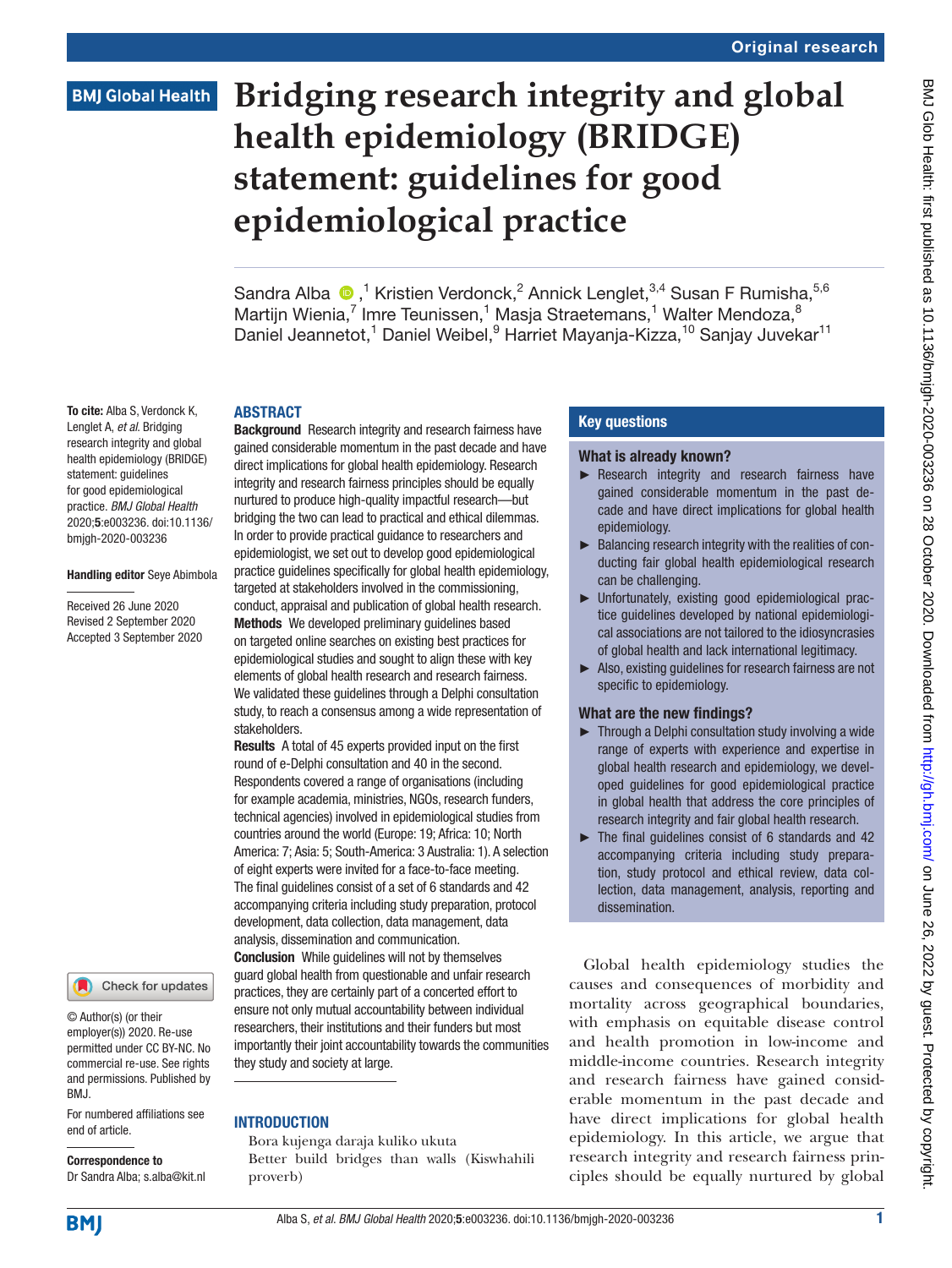#### Key questions

#### What do the new findings imply?

- ► Guidelines will not by themselves guard global health from questionable and unfair research practices.
- ► However, guidelines are certainly part of a concerted effort to ensure the accountability of funders, institutions and researchers towards the communities they study and society at large.
- We invite all stakeholders involved in the commissioning, conduct, appraisal and publication of global health research to consider the use of these guidelines in their research.

health epidemiologists who aim to produce high-quality impactful research—but bridging the two can lead to practical and ethical dilemmas. In the light of these reflections, we propose guidelines for epidemiological studies targeted at stakeholders involved in the commissioning, conduct, appraisal and publication of global health research.

Research integrity has emerged as a response to the 'reproducibility crisis' (the inability to reproduce research findings), which has shaken the foundations of most scientific disciplines.<sup>[1](#page-8-0)</sup> Within epidemiological research findings obtained from ill-designed, badly implemented, inappropriately analysed or selectively reported studies will also lead to irreproducible results.<sup>2–4</sup> Data fabrication, falsification and plagiarism represent the most extreme case of scientific misconduct and consequently inability to reproduce research findings. Yet, practices in the grey zone between this type of deliberate misconduct and ideal scientific behaviour—denoted as 'questionable research practices<sup>,5</sup> or 'research waste'<sup>[6](#page-8-3)</sup>—may be more prevalent and ultimately, more damaging.<sup>[7](#page-8-4)</sup> The reproducibility crisis can be partly attributed to the limits of hypothesis testing paradigms, $389$  but lack of scientific rigour is also a major contributor.<sup>7 10 11</sup> A number of scientific regulatory bodies have issued documents over the past decade to foster research integrity and thereby tackle questionable research practices and research waste, either in the form of codes of conduct for researchers (such as in the European Union  $(EU)^{12}$  and in India<sup>[13](#page-8-7)</sup>) or guidelines and policies (eg, Tanzania $^{14}$  and Uganda<sup>[15](#page-8-9)</sup>).

Definitions of research integrity centre around four principles: reliability, honest, respect and account-ability.<sup>[12](#page-8-6)</sup> Efforts to foster research integrity in the EU have resulted in a push for open science in all scientific areas. [16](#page-8-10) In epidemiology, more specifically a number of guidelines for good epidemiological practice have also been developed, such as in Switzerland, $17$  Germany,  $18$  the Netherlands<sup>19</sup> and France.<sup>20</sup> Yet, as we argue in following paragraphs, global health epidemiologists also need to reckon with the idiosyncrasies of conducting global health research, $^{21}$  which derive from its multidisciplinary nature and emphasis on transnational issues and equity at population level. $^{22}$  $^{22}$  $^{22}$ 

Multidisciplinary methods are essential in global health research as most issues' studies are embedded

in complex systems centred around human behaviour. The study of complex systems in turn is closely related to reproducibility: even when methods have been implemented properly, contextual factors have a key role and can thereby affect reproducibility of findings. The biomedical focus on finding 'what works' means that experimental designs are considered the gold standard to evaluate public health interventions, $23$  and reproducibility is often considered purely in terms of statistical uncertainty. But as critics of counterfactual methodologies in development have argued, these methods produce very context-specific evidence ('did it work there and then'), which risks overlooking specific sociopolitical and cultural contexts[.23 24](#page-9-3) Social sciences (eg, anthropology, sociology, political economy) are uniquely placed to understand the social conditions related to the success (or failure) of interventions and provide essential information about reproducibility to complement statistical uncertainty. This criticism can be extended to the use of experimental designs in global health and means that in order to produce useful evidence to decision-makers<sup>[25](#page-9-4)</sup> global health epidemiologists need to engage with other related disciplines—and most notably social sciences—in multidisciplinary, interdisciplinary or transdisciplinary research.<sup>2</sup>

Global health's emphasis on transnational issues and equity, on the contrary, implies that research integrity needs to be expanded to include research fairness principles. One of the principles of research integrity is respect—defined as 'respect for colleagues, research participants, society, ecosystems, cultural heritage and the environment'.<sup>12</sup> Strictly speaking, the transnational nature of global health refers to the study of determinants and solutions that cross national boundaries, such as climate change or urbanisation. $^{22}$  $^{22}$  $^{22}$  But in practice—for a host of historical reasons $27$ —transnational research often implies transnational research collaborations and more specifically partnerships between institutions in higher and lower income countries. The power imbalances potentially arising in such partnerships are at the centre of research fairness concerns<sup>28–32</sup> and are broadly aligned with calls to decolonise global health.<sup>33-36</sup> More specifically, research fairness aims at redressing some of the power imbalances in global health, which prevent local stakeholders from shaping the research agenda and competing on a level playing field in scientific arenas. In doing so, research fairness seeks to maximise the positive impact of global health research both on local researchers and on local communities. As such, research fairness lies at the core of the principle of respect in global health partnerships.

A broad understanding of research integrity that encompasses research fairness is therefore key to highquality and impactful global health research—yet there is evidence of shortcomings on both fronts currently. While research integrity in global health has not been amply studied, questionable research practices appear to be equally widespread in this field as in any other.<sup>[21](#page-9-1)</sup> Many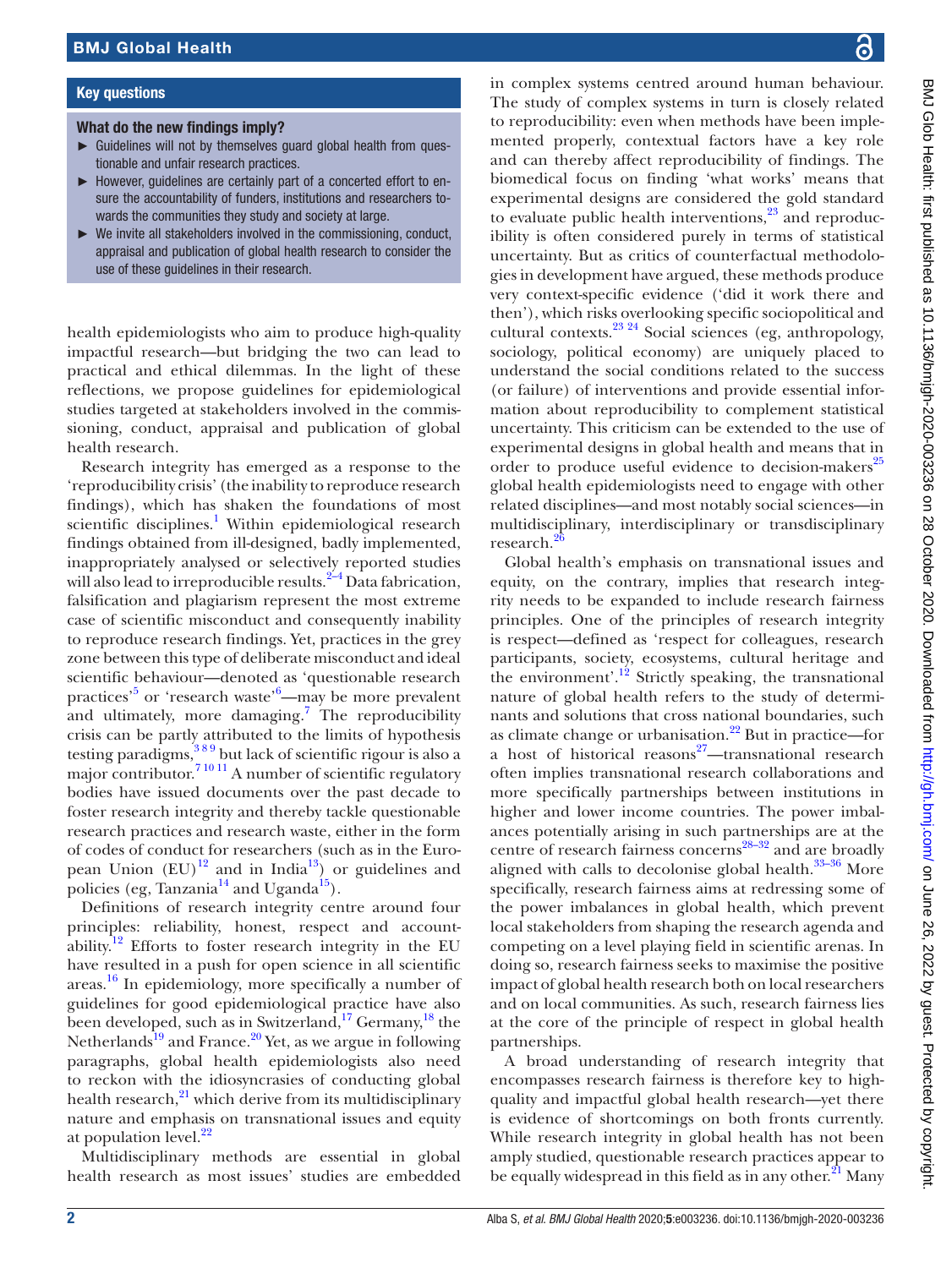different factors can lead to misconduct in research, and global health is not immune to any of these. $3738$  Also, two recent studies have shown that research fairness—or lack thereof—plays a central role in global health collaborations between researchers in both high-income and low-income countries $39$  and can lead to high levels of moral distress.[40](#page-9-11) Reported challenges included failure to recognise the scientific merit of local staff, the absence of local benefits for the populations studied, $39$  inequitable allocation of public health resources, conflicts of interest, lack of autonomy among community members

or beneficiaries of programmes and inadequate access to essential services.<sup>4</sup>

In our experience, balancing research integrity with the realities of conducting fair global health epidemiological research can be challenging. Unfortunately, existing good epidemiological practice guidelines developed by national epidemiological associations $17-20$  are not tailored to the idiosyncrasies of global health and lack international legitimacy. Also, existing guidelines for research fairness are not specific to epidemiology.[28 30 41 42](#page-9-7) In [table](#page-2-0) 1, we describe potential tensions that can arise in

<span id="page-2-0"></span>

| <b>Table 1</b><br>Potential tensions reconciling research integrity and research fairness principles in global health epidemiological<br>practice<br><b>Study phase</b> |                                                                                                                                                                                                                                                                                                                                                                                                                                                                                                                                                                                                                                                                                                                                                                                                                                                                                                                                                                                                                        |  |
|-------------------------------------------------------------------------------------------------------------------------------------------------------------------------|------------------------------------------------------------------------------------------------------------------------------------------------------------------------------------------------------------------------------------------------------------------------------------------------------------------------------------------------------------------------------------------------------------------------------------------------------------------------------------------------------------------------------------------------------------------------------------------------------------------------------------------------------------------------------------------------------------------------------------------------------------------------------------------------------------------------------------------------------------------------------------------------------------------------------------------------------------------------------------------------------------------------|--|
|                                                                                                                                                                         |                                                                                                                                                                                                                                                                                                                                                                                                                                                                                                                                                                                                                                                                                                                                                                                                                                                                                                                                                                                                                        |  |
| Protocol development                                                                                                                                                    | Research integrity emphasises the need for a detailed study protocol including, which should ideally<br>be made public, and the need for successful ethical review before starting data collection. <sup>17-20</sup> In<br>addition in global health:<br>$\triangleright$ Transnational research implies complications can arise when multiple reviews are required, $45$<br>especially if review is not possible at one site (for lack of institutional resources or willingness) or if<br>reviews conflict with each other.                                                                                                                                                                                                                                                                                                                                                                                                                                                                                          |  |
| Data collection                                                                                                                                                         | Research integrity emphasises that studies should be carried out in accordance with the study<br>protocol. Protocol deviations should be recorded, quality checks should be included and copies of<br>the data collected should be stored in secure places. Participants should be well informed about the<br>study and their rights. $17-20$ In addition in global health:<br>Transnational research implies potentially harmful effects of data collection for the community<br>as external researchers (non-national or, eg, from different socioeconomic, religious, ethnic<br>background) may cause health, cultural or social or economic harm through the manner in which<br>the conduct research.<br>Equity and population-level research implies re-analysis of nationally representative surveys and<br>routine health information systems data. <sup>68 69</sup><br>Research fairness principles imply that conditions for use and publication should be clearly and<br>fairly negotiated with data owners. |  |
| Data management                                                                                                                                                         | Research integrity emphasises the need for reproducible and traceable procedures. <sup>17-20</sup> However, in<br>global health:<br>Transnational research implies complications can arise due to poor accessibility of study sites and<br>difficult communication when team members are geographically spread out or the conditions are<br>unique to the place where the investigation is carried out.                                                                                                                                                                                                                                                                                                                                                                                                                                                                                                                                                                                                                |  |
| Data analysis                                                                                                                                                           | Research integrity emphasises that statistical analysis should be conducted according to the<br>protocol. <sup>17-20</sup> Additional unforeseen analyses should be clearly justified. However in global health:<br>Multidisciplinary research implies that it can be difficult to specify statistical analysis plans at the<br>outset, as methods are often adaptive with quantitative analyses informing the qualitative analyses<br>or vice versa. <sup>70</sup>                                                                                                                                                                                                                                                                                                                                                                                                                                                                                                                                                    |  |
| Dissemination and<br>communication                                                                                                                                      | Research integrity emphasises scientists' responsibility to report study results in the form of scientific<br>publications. <sup>17-20</sup> Public data sharing is encouraged because reuse of data makes research more<br>useful and cost-effective. <sup>71</sup> However, in global health:<br>Research fairness means that data sharing should not turn into an unfair one-way process<br>providing valuable data for scientists in high-income countries who may not have contributed to<br>study design and data collection. <sup>72</sup><br>Research fairness also implies the use of methods to ensure effective feedback to affected<br>communities by means of tailored messages and appropriate means of communication. <sup>42</sup>                                                                                                                                                                                                                                                                     |  |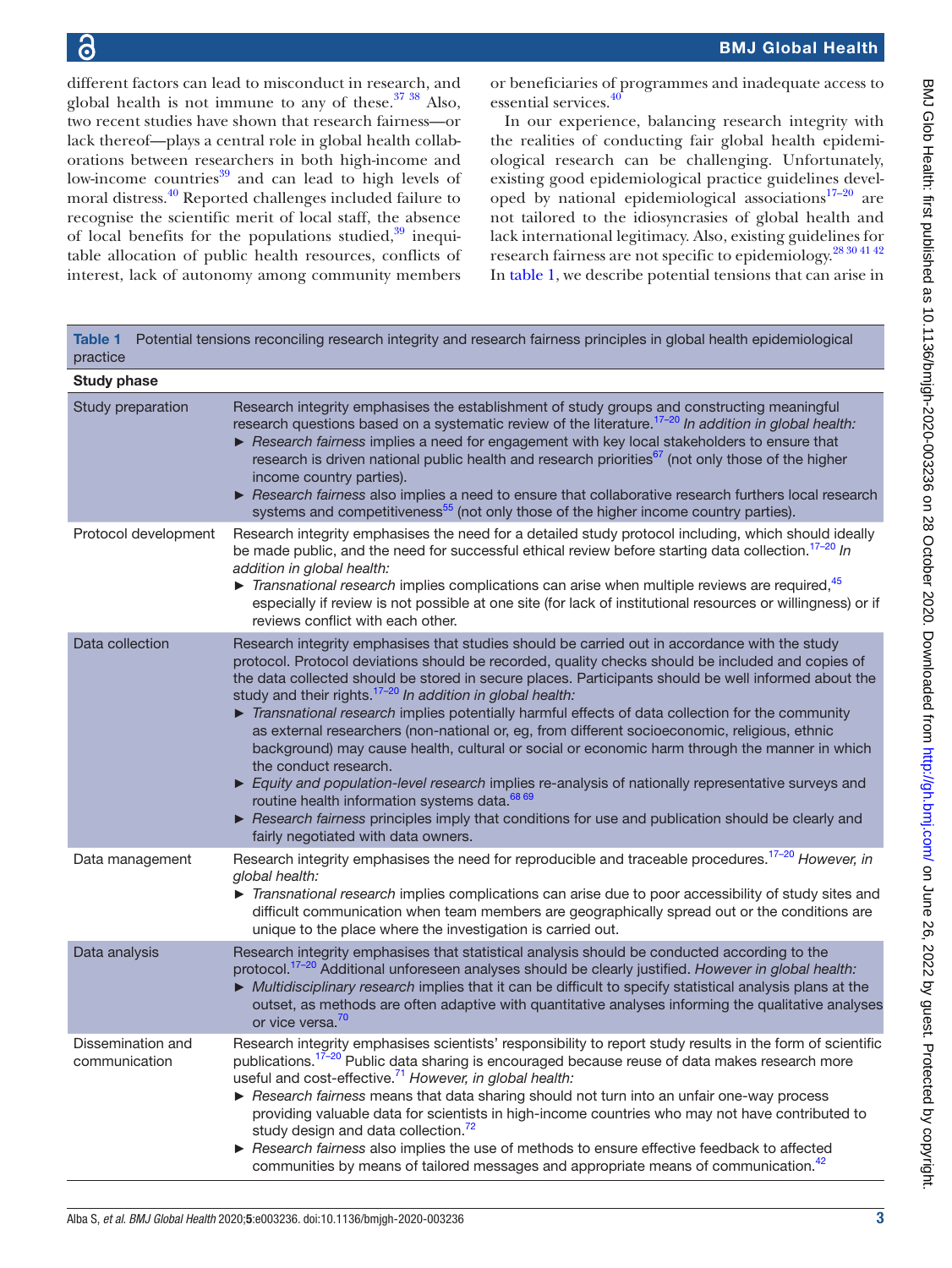

checklist to assess whether the standard has been met. Lastly, these guidelines were internally validated at KIT by means of three consultative sessions. The first session focused on study preparation, protocol development and ethical review; the second on quality assurance, data collection and data management; and the third on data analysis, reporting dissemination and data storage. A multidisciplinary group of KIT global health researchers and advisors participated in these sessions, including four epidemiologists, five public health doctors and two social scientists. Two external expert reviewers (an epidemiologist from Nigeria and one from Bangladesh) also provided feedback on these guidelines.

# Validated guidelines: Delphi study

We sought external validation of the KIT guidelines by means of a Delphi study, as recommended in the literature on guideline development. $57 58$  The Delphi method is a structured iterative process to incorporate the views of a group of experts on a draft product in order to develop a final version that represents agreement by all participants. For the development of guidelines, the Delphi method consists of repeated surveys with participants to assess the level of agreement with each element (standards and criteria) of the guidelines and to collect suggestions for change. The respondents' comments are used to formulate a refined version of the guidelines, which is then submitted for a next round of feedback until a satisfactory level of agreement is reached. $58-60$ 

The Delphi study was designed in three stages ([figure](#page-3-0) 1): two online 'e-Delphi' consultations<sup>61</sup> with a larger group of experts and one face-to-face meeting with a selected group of respondents. We conducted a stakeholder anal $ysis<sup>62</sup>$  to select a diverse group of experts representing

<span id="page-3-0"></span>Figure 1 Overview of guideline development steps. GEP, good epidemiological practice.

each of the study phase when trying to align the principles of research integrity and research fairness within the frame of global health practice, by referring to the four main tenets of global health research described above: multidisciplinary, transnational, equity focused and at population-level.

Against this backdrop, we embarked on a study to develop guidelines for good epidemiological practice in global health targeted at stakeholders involved in the commissioning, conduct, appraisal and publication of global health research. The aim of this study was to develop guidelines in which the principles of research integrity are applied while at the same time acknowledging the needs and realities of conducting fair global health research.

# **METHODS**

#### Preliminary guidelines

BMJ Global Health

Between October 2017 and March 2018, we conducted a literature review and developed a preliminary set of guidelines for internal use at KIT Royal Tropical Institute, following the AGREE II methodology.<sup>43</sup> The development consisted of four steps ([figure](#page-3-0) 1) .

First, we performed online searches in Google and PubMed to gather information on existing best practices for epidemiological studies by combining the word 'epidemiology' or 'epidemiological' with the following keywords: 'guidelines', 'guidance', 'procedures', 'standards', 'practice', without any time period restrictions. Results from this search were critically appraised for relevance. In addition, we selected relevant reporting guidelines from the EQUATOR network website.<sup>44</sup> The records identified through this search could be classified into the following categories: (1) ethics guidelines for  $research^{45-48}$ ; (2) guidelines for good epidemiological practice laid out by international $49$  and national epidemiological associations<sup>17–20</sup> and (3) academic reporting guidelines. $50-54$ 

Second, we identified key elements of research fairness<sup>32 42 55</sup> and global health<sup>22</sup> that have an impact on epidemiological practice. These have been described in more detail elsewhere $^{21}$  and consist of (1) stakeholder involvement; (2) fair and equal partnerships; (3) multiple ethical reviews; (4) emergency research; (5) equity, gender and intersectionality; (6) multidisciplinary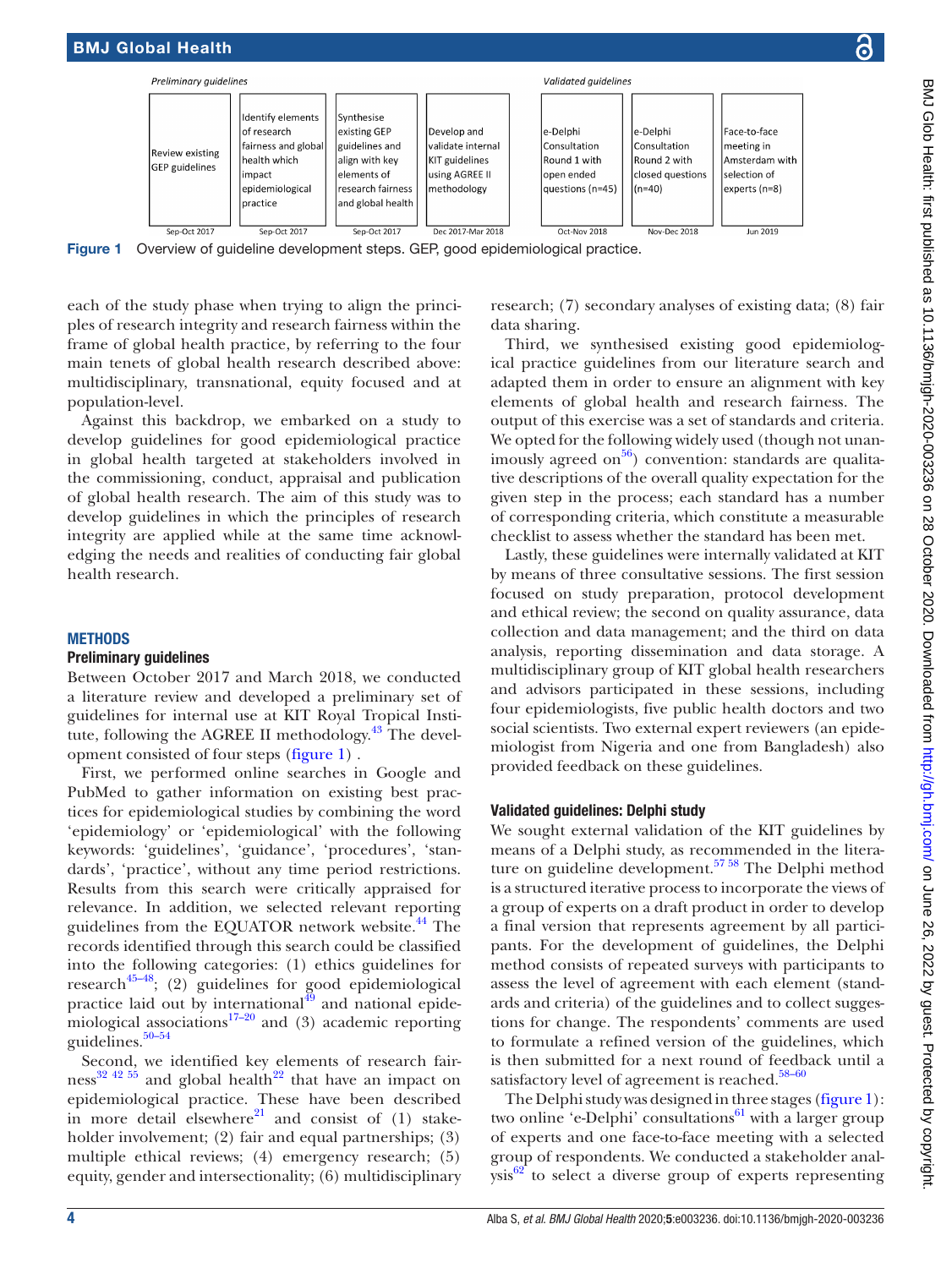the major organisations involved in the commissioning, conduct, appraisal and publication of global health research. As part of this analysis, we considered each stakeholder's interest and position towards good epidemiological practice and their influence on the implementation of studies within and beyond their organisation. We identified and contacted individuals working or affiliated with these organisations through KIT's professional network. To reflect the multidisciplinary and transnational nature of global health research, we aimed to identify experts from a wide range of disciplines and countries.

The tools for online consultation consisted of online SurveyMonkey questionnaires. Before sending tools to study participants, we pilot-tested the tools by requesting KIT epidemiologists who were not involved in this study to complete the survey.

The first round of online consultations was conducted in October and November 2018. This round consisted of open-ended questions to encourage qualitative input from experts. Participants were presented with the guidelines through an online questionnaire and were asked to indicate whether each standard and criterion should be kept, deleted or revised. There was also room for additional comments per standard/criterion as well as comments pertaining to the guidelines in general.

The second round of consultations was conducted in November and December 2018. For transparency and clarity, participants received a document describing the old and revised guidelines including comments on the changes and reformulations that were made. This round was more quantitative in nature. Per standard and criterion, participants were asked to rate whether they agreed with the revised formulations using a 5-point Likert scale (strongly agree to strongly disagree), with opportunities for general comments. The data from this round was analysed by calculating the percentage agreement for each standard and criterion from the Likert scales. Following guidance from Hasson *et al*, [59](#page-9-30) we did not set an a priori cut-off value for consensus, as there is no universally agreed value.

Finally, a face-to-face meeting was organised in Amsterdam in June 2019 with a selection of experts who had participated in the online consultations. The aim of this meeting was to take stock of the online consultation responses, to resolve issues that remained thorny despite two rounds of consultation and to agree on the final guidelines. Consensus was reached through iterative rounds of group discussions leading to proposals which were tested in plenary discussions. Where needed, proposal amendments were discussed and further tested for agreement until a satisfactory level of acceptance from all participants was reached.

#### Ethical review

Prior to conducting the Delphi consultation, the KIT Royal Tropical Institute's Research Ethics Committee was approached to review the study's tools and protocols. The study was exempted from full ethical review



<span id="page-4-0"></span>Figure 2 Number of e-Delphi round 1 respondents by type of organisation (N=45) [1]. [1]One individual can belong to more than one type of organisation.

on the following grounds: (1) data collection is by means of voluntary survey, which does not contain any personal questions and only covers information related to respondents' duties; (2) since it is an online survey, participants can decline or withdraw participation at any moment without this having any consequences. While we asked participants for their names and affiliations, this was not compulsory.

#### Participants and public involvement

Participants received a draft version of this article prior to its submission and the final article will be shared on publication. We considered this an appropriate means of dissemination since all participants are closely involved in academic research. In addition, the website bridge-statement.org will include additional dissemination material, such as translations of this article (in French, Spanish) and training material for epidemiology and global health postgraduate courses.

# RESULTS

#### **Participants**

We invited 163 people by email to contribute to the first round of the Delphi validation exercise. Forty-five (28%) participants agreed to participate and completed the first round. Participants in the first round represented various disciplines and organisations [\(figure](#page-4-0) 2) and came from a wide range of countries [\(figure](#page-5-0) 3). Forty experts participated in the second round. Despite the drop in participants, we were able to keep the same balance of geographical and disciplinary representation in both rounds. Finally, for the face-to-face meeting in Amsterdam, we selected eight experts who had participated in the online consultations. These were chosen based on their professional and geographical background, as well as their input in the previous rounds. We therefore invited four delegates from the Netherlands and Belgium, and four international delegates from India, Tanzania, Uganda and Peru.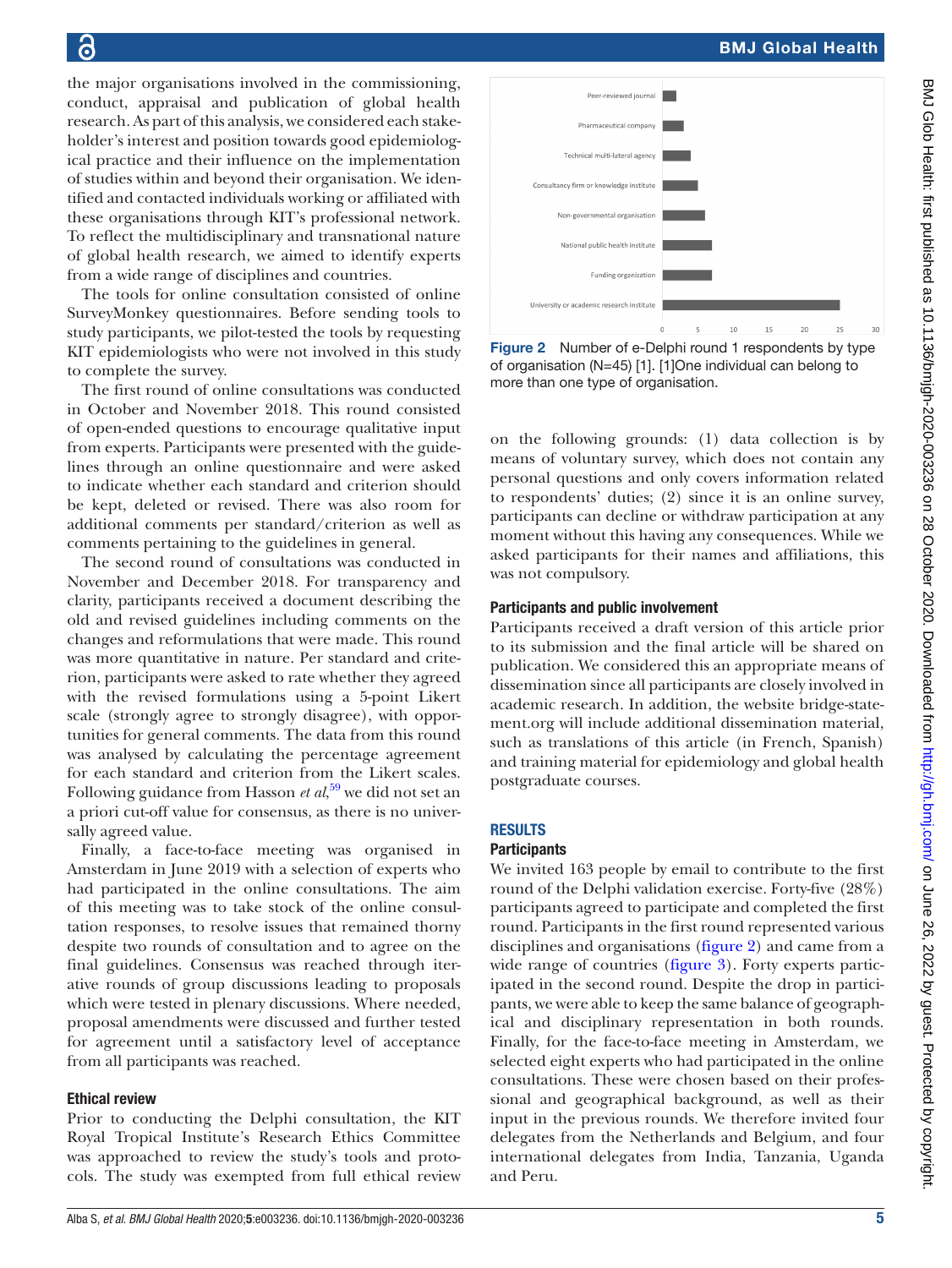

<span id="page-5-0"></span>Figure 3 Number of e-Delphi Round 1 respondents by region (N=45) [1]. [1]Refers to individuals' working location, which is at times different from their country of origin.

### Revision of guidelines

The preliminary guidelines consisted of 51 criteria across nine standards covering the following nine implementation steps for the conduct of an epidemiological study : (1) study preparation; (2) study protocol and ethical review; (3) quality assurance; (4) statistical analysis plan; (5) data collection; (6) data management; (7) analysis; (8) reporting and dissemination; (9) data storage.

Overall, the e-Delphi consultation led to a substantial simplification and shortening of the guidelines. After the first round of online consultations, 14 criteria out of the original 51 were deleted (27%), 5 were added, and all others were reworded. The statistical analysis and quality assurance standards were removed as they were considered too detailed and prescriptive. In their comments, participants warned against the risk of having too many standards and criteria as well as overlap with other existing guidelines. Furthermore, the data storage standard was dismantled and criteria were placed in the data management and dissemination standards. We revised the criteria that were considered important but not always attainable or applicable, with wording such as 'strive for' and 'consider what is in the remit' to ensure they were reflected but not considered mandatory.

A total of 6 standards and 45 criteria were taken into the second round of online consultations. Overall, there was a high level of agreement in the second round, with all but two criteria achieving at least 85% of the 40 respondents grading as 'strongly agree' or 'agree' that the standards/criteria should be part of the final guidelines in their revised formulation. The criterion with the highest disagreement was the data analysis criteria 'Analysts should not work with data that have direct personal identifiers' (undecided: 24%; disagree: 8%; strongly disagree: 3%). The main dissatisfaction was that direct identifiers might be date of birth or a postcode and may be needed for analyses. Instead, respondents favoured a focus on a limited number of people handing personal data, alongside training for data handlers on confidentiality and data security. The criterion with the second highest

disagreement was the protocol development criterion: 'The protocol should include a clear and complete data statistical analysis plan which excludes data-driven adaptations' (undecided: 11%; disagree: 8%). This criterion was considered unclear, rigid, unrealistic and potentially leading to inadequate analysis strategies. Instead, respondents favoured a stronger focus on transparency in the reporting stage.

During the face-to-face meeting in Amsterdam, we further streamlined and simplified the standards and criteria taking into account the qualitative feedback from all survey respondents. The outcome of the overall study consists of a final set of 6 standards and 42 accompanying criteria covering the following steps in the study process: (1) study preparation; (2) study protocol and ethical review; (3) data collection; (4) data management; (5) analysis; (6) dissemination and communication ([table](#page-6-0) 2). A glossary of terms can be found in an accompanying explanation and elaboration paper (REF).<sup>63</sup>

## **DISCUSSION**

Based on literature and expert opinion, we have compiled a set of standards for good epidemiological practice in global health, bridging research integrity and research fairness. While there is an inherent tension between efforts to conduct research according to strict technical guidelines of good epidemiological practice and the realities of conducting global health research, we believe these guidelines offer a practical support to epidemiologists to navigate through the complex global health landscape.

Our aim was not to duplicate existing work, but rather to bring together existing principles in one overarching guideline with a focus on practical implications for researchers. While this article has focused on the justification and methodology followed for the development of the guidelines, further explanation and elaboration on all standards and criteria can be found in the accompanying publication  $(REF)$ .<sup>63</sup> Wherever possible in our explanation and elaboration document, we have made reference to existing tools and guidelines.

There are a number of limitations to our study with a potential impact on the resulting guidelines. First, these guidelines are based on a literature review that was conducted in 2017. While we made all attempts to supplement this review with relevant literature that we encountered thereafter, it is possible that we omitted important recent developments in the field of global health epidemiology and research fairness. Second, our recommendations are very much influenced by the opinions and experience of participants of the Delphi consensus study, and more specifically the experts which participated in the face-to-face meeting. While we made all attempts to ensure a diverse group of expertise and geographical background reflecting the target group for these guidelines, it is possible that some perspectives may not have been given duly prioritised. Third, through the e-Delphi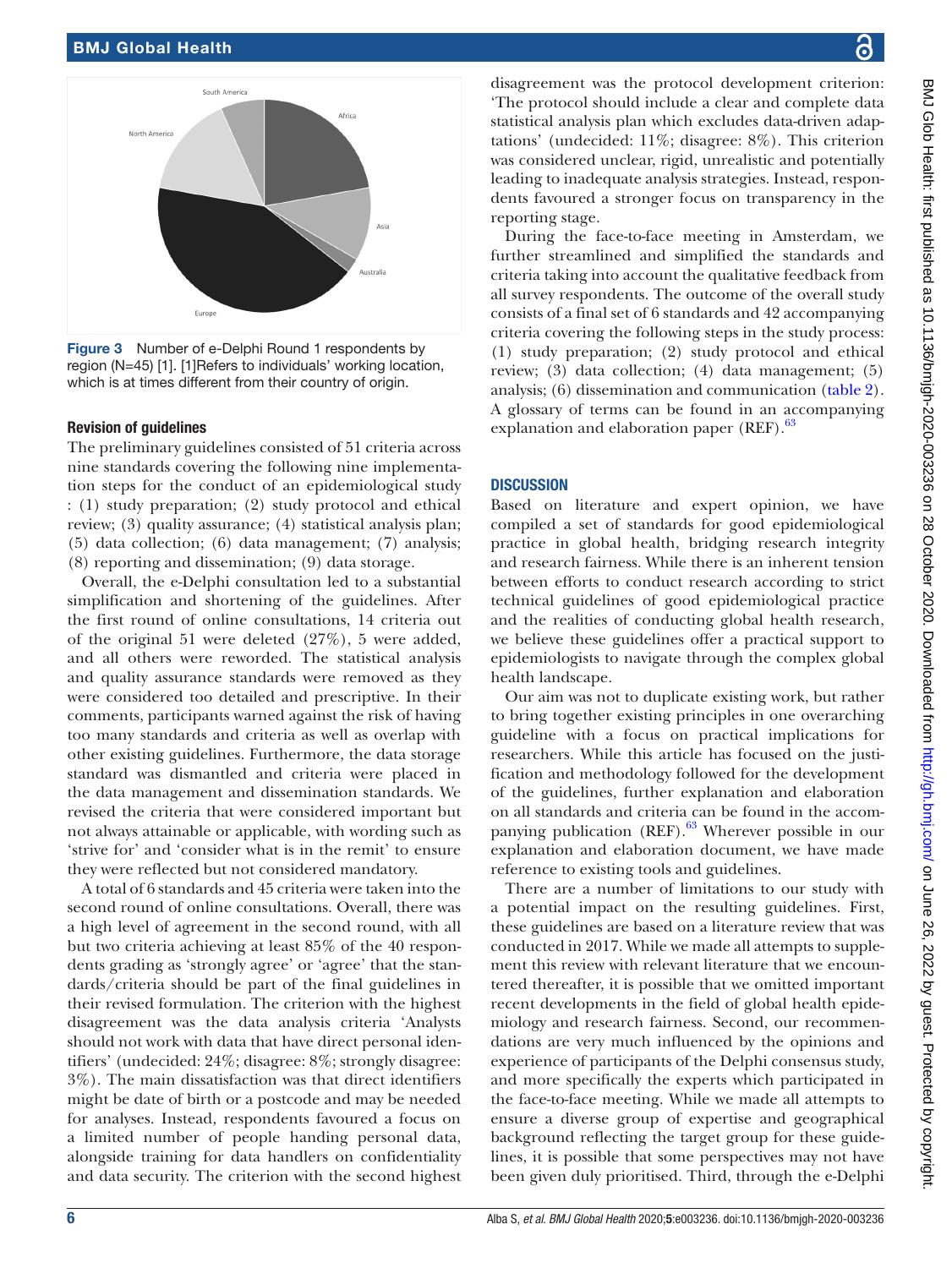<span id="page-6-0"></span>

|     | <b>Table 2</b> Final BRIDGE checklist                                                                                                                                                                                                                                                                        |
|-----|--------------------------------------------------------------------------------------------------------------------------------------------------------------------------------------------------------------------------------------------------------------------------------------------------------------|
|     |                                                                                                                                                                                                                                                                                                              |
| #   | Standard 1. Study preparation: carefully prepare the study, in partnership with local researchers, by taking<br>into account existing knowledge and resources and engaging with key stakeholders                                                                                                             |
| 1.1 | Plan and execute research in partnership with local researchers. When working in a setting where relevant<br>epidemiological competences are limited or not available, consider what is in the study team's remit to strengthen<br>local capacity                                                            |
| 1.2 | Identify and engage key stakeholders throughout the study with approaches based on their needs, competences<br>and expectations. Key stakeholders include representatives of affected populations and end-users of research                                                                                  |
| 1.3 | Establish the knowledge gap by searching the literature (peer-reviewed publications and grey literature) as well as<br>by consulting (local) experts, representatives of affected populations and end-users                                                                                                  |
| 1.4 | Develop research questions and objectives in consultation with research partners and expected end-users                                                                                                                                                                                                      |
| 1.5 | Select study design and research methods to best fulfil the study objectives and give due consideration to<br>multidisciplinary approaches                                                                                                                                                                   |
| 1.6 | Before embarking on primary data collection, assess whether existing data could be used, fully or partly, to fulfil<br>the research objectives                                                                                                                                                               |
| 1.7 | Ensure data ownership and publication agreements have been agreed by all research partners                                                                                                                                                                                                                   |
| 1.8 | Agree on work plans and governance structures with all study partners. Allocate adequate time, financial and<br>human resources to all phases of the study                                                                                                                                                   |
| #   | Standard 2. Protocol development: prepare a detailed research protocol and ensure it has been approved<br>by relevant ethical review boards if it includes research concerning human participants                                                                                                            |
| 2.1 | Prepare a detailed research protocol in consultation with all research partners                                                                                                                                                                                                                              |
| 2.2 | Write a clear and comprehensive analysis section                                                                                                                                                                                                                                                             |
| 2.3 | Consider studying the effect of locally relevant equity dimensions                                                                                                                                                                                                                                           |
| 2.4 | When conducting multidisciplinary research, describe the purpose and strategies to integrate different analytical<br>methods in the protocol                                                                                                                                                                 |
| 2.5 | Strive to make study protocols publicly available, either on a publicly accessible website or in appropriate study<br>registers                                                                                                                                                                              |
| 2.6 | For all data collection and data use concerning human subjects, obtain ethical approval (or a waiver) ideally from<br>all institutions and countries involved in the protocol. In case of multiple review and disagreement, the review of<br>the country where the data are collected should take precedence |
| 2.7 | When working in a setting without ethical review boards or review boards with limited epidemiological capacity,<br>consider what is in the study team's remit to strengthen their epidemiological capacity                                                                                                   |
| 2.8 | Explicitly state any open data access in the protocol submitted for ethical review and in the informed consent<br>documents                                                                                                                                                                                  |
| #   | Standard 3. Data collection: use valid and reliable instruments and reproducible methods while ensuring<br>culturally appropriate procedures                                                                                                                                                                 |
| 3.1 | Use valid and reliable research instruments                                                                                                                                                                                                                                                                  |
| 3.2 | Ensure that research instruments are locally adapted and culturally appropriate                                                                                                                                                                                                                              |
| 3.3 | Provide concrete guidance for data collection in a document that is available to all data collection staff                                                                                                                                                                                                   |
| 3.4 | Select data collection staff according to technical as well as cultural criteria. Clarify the roles and responsibilities<br>for each person involved and provide adequate training and support                                                                                                               |
| 3.5 | Pilot-test and, if possible, field-test all research instruments prior to the start of effective data collection                                                                                                                                                                                             |
| 3.6 | Collect data a respectful and safe manner and in an environment which safeguards the confidentiality of<br>respondents                                                                                                                                                                                       |
| 3.7 | Put in place quality assurance and control mechanisms to ensure data accuracy, completeness and coherence                                                                                                                                                                                                    |
| #   | Standard 4. Data management: manage data with reproducible procedures and ensure compliance with<br>relevant data protection rules                                                                                                                                                                           |
| 4.1 | Put in place data management procedures before effective start of data collection and provide concrete guidance<br>in a document available to all data management staff                                                                                                                                      |
| 4.2 | Create and pretest a data entry application prior to effect start of data collection                                                                                                                                                                                                                         |
| 4.3 | Describe all variables in a codebook and consider preparing additional metadata documentation                                                                                                                                                                                                                |
| 4.4 | Put in place quality assurance and control mechanisms to ensure data accuracy, completeness and coherence                                                                                                                                                                                                    |

Continued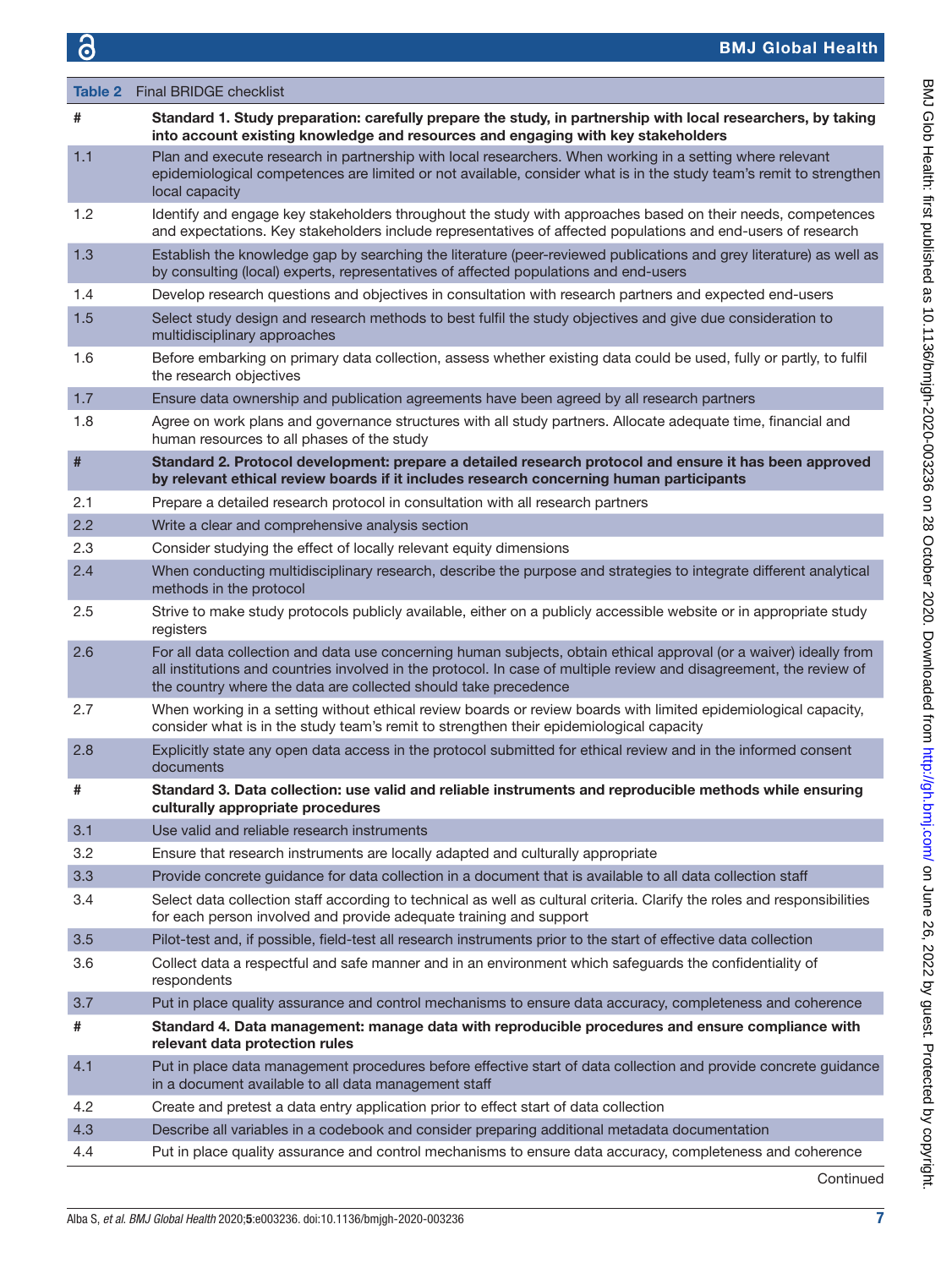# BMJ Global Health

|     | <b>Table 2</b> Continued                                                                                                                                                                                                                                                       |  |
|-----|--------------------------------------------------------------------------------------------------------------------------------------------------------------------------------------------------------------------------------------------------------------------------------|--|
| 4.5 | Annotate all data cleaning and processing steps and strive for reproducibility by means of stored programming<br>code                                                                                                                                                          |  |
| 4.6 | For each data file define levels of anonymisation and privacy protection as well as corresponding access rights in<br>line with national and international frameworks                                                                                                          |  |
| 4.7 | At the beginning of the study, prepare an electronic secured study file to store all study documentation and<br>outputs. Regularly update this file and archive it the end of the study                                                                                        |  |
| 4.8 | Retain source data safely, in their original form, preserving data confidentiality for as long as has been described<br>in the protocol                                                                                                                                        |  |
| #   | Standard 5. Data analyses: analyse data according to the protocol and integrate statistical analyses with<br>approaches from other disciplines in the study                                                                                                                    |  |
| 5.1 | Only work with personal identifiers that are necessary to answer the research questions                                                                                                                                                                                        |  |
| 5.2 | Conduct statistical analyses in accordance with the protocol and distinguish preplanned from exploratory<br>analyses                                                                                                                                                           |  |
| 5.3 | Fully annotate all analysis steps and strive for reproducibility by means of programming code                                                                                                                                                                                  |  |
| 5.4 | In multidisciplinary studies, integrate statistical analyses with analyses from other study disciplines in an iterative<br>process to coherently address the research objectives                                                                                               |  |
| 5.5 | Put in place quality assurance and quality control mechanisms to ensure that data has been correctly analysed                                                                                                                                                                  |  |
| #   | Standard 6. Dissemination and communication: report and disseminate results, preferably in the public<br>domain, with means of communication which appropriately target key stakeholders                                                                                       |  |
| 6.1 | Develop user-specific dissemination and communication plans in consultation with key stakeholders<br>(representatives of the affected populations and end-users)                                                                                                               |  |
| 6.2 | Report data in a non-stigmatising, non-discriminatory, culturally sensitive and non-identifying manner                                                                                                                                                                         |  |
| 6.3 | Conform to reporting guidelines for the given study design and methods in academic publications                                                                                                                                                                                |  |
| 6.4 | Put in place quality assurance and quality control mechanisms to ensure complete, accurate, accessible and<br>interpretable data reporting                                                                                                                                     |  |
| 6.5 | Consider indexed open access journals for scientific publications                                                                                                                                                                                                              |  |
| 6.6 | On study completion, consider publication of the archive in an openly accessible online repository. Consult key<br>stakeholders and research partners to identify strategies within the study team's remit to encourage as much as<br>possible reanalyses by local researchers |  |

validation process, the original guidelines lost a number of features which made them very specific to epidemiology (eg, an entire standard on steps involved in the development of statistical analysis plan was dropped). As a result, it could be argued that the current guidelines reflect good research practice more broadly, rather than good epidemiological practice specifically. The accompanying explanation and elaboration notes (REF) do provide further epidemiological details for a number of item of the guidelines.

Nevertheless, we hope that the greatest benefit of these guidelines will be to contribute to current efforts in global health seeking to place communities, societies and researchers from low-income and middle-income countries at the heart of research endeavours in their own countries. With regard to researchers more specifically, we hope these guidelines can improve the quality of epidemiological research by offering explicit recommendations for epidemiologists who are uncertain about how to proceed and challenge the beliefs of researchers accustomed to outmoded practices. $64$  These guidelines may also be considered to support quality improvement activities, by providing the bases for the design of quality

assessment (eg, audits) and quality assurance (eg, risk analysis) tools[.64](#page-9-32)

We are aware that guideline implementation is a much more challenging process than guidelines development. One of the major hurdles is that guidelines can be seen as inconvenient and time-consuming by practitioners. $64$ In global health research, challenges around implementation are compounded by the great heterogeneity in study contexts and large number of involved parties, [37 38](#page-9-9) resulting in a blurring of responsibilities and conflicting incentives and priorities.<sup>[65](#page-9-33)</sup> Furthermore, epidemiological practice itself varies widely in scope. The sophistication of strategies to ensure their successful completion should be commensurate to their level of complexity. Factors influencing complexity include the type of setting, the number of study participants, the number of study sites, the types and quantity of data collected per participant, the duration of the study, the mix of disciplines, and so on. In this regard, we believe the adaptation of these guideline to suit local contexts and specific institutional practices and process will be key for implementation. Guideline adaptation frameworks provide a systematic way of approaching adaptation, and their use may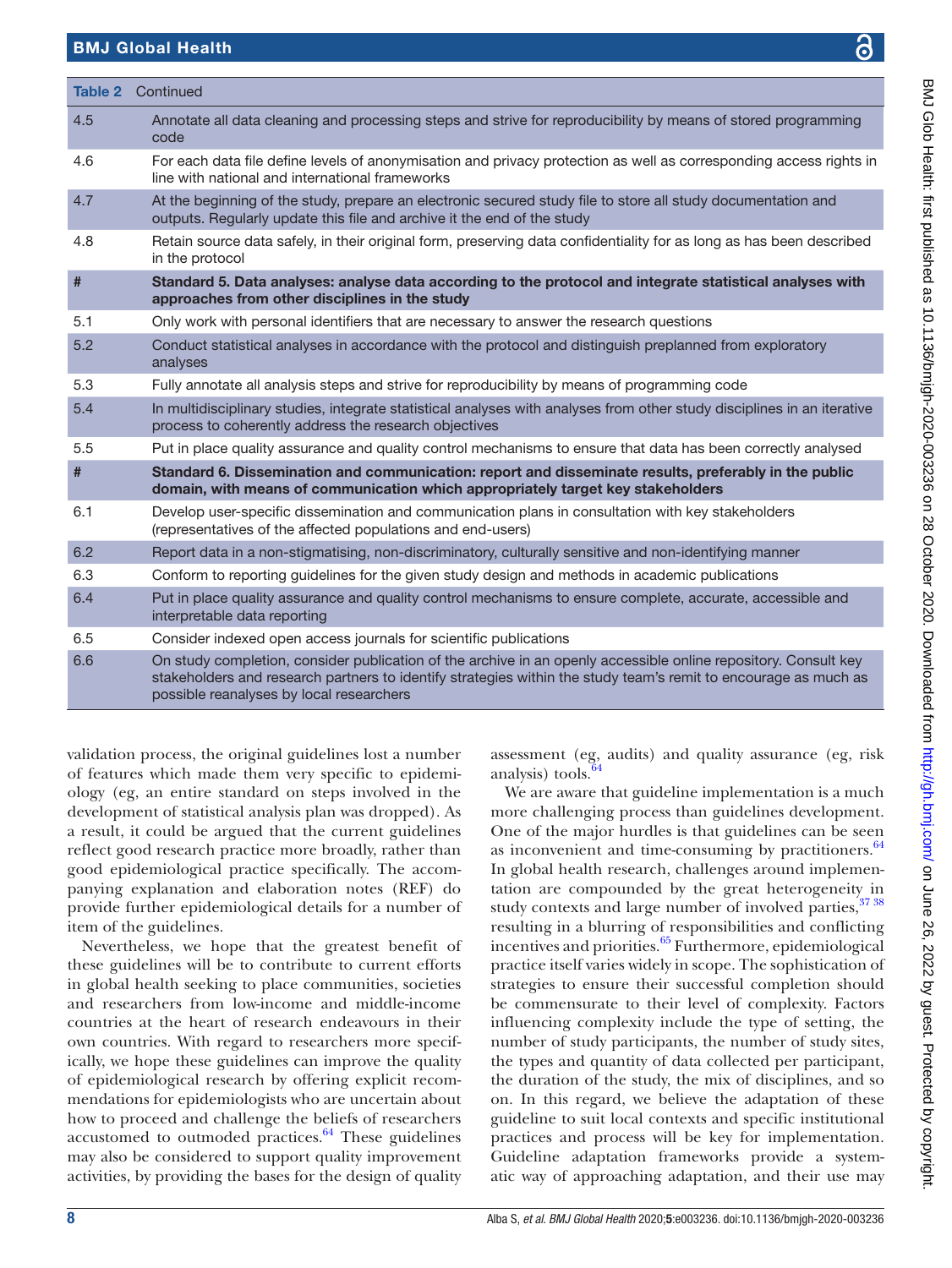increase transparency, methodological rigour and the quality of the adapted guideline.<sup>[66](#page-9-34)</sup>

Guidelines will not by themselves guard global health from questionable and unfair research practices. But they are certainly part of a concerted effort to ensure the accountability of funders, institutions and researchers towards the communities they study and society at large. The intent of these guidelines is neither to cripple researchers' freedom nor to impose inflexible rules on the conduct of studies—but rather to streamline efforts and stimulate humility and reflection in order to generate high-quality and impactful research. We invite all stakeholders involved in the commissioning, conduct, appraisal and publication of global health research to consider the use of these guidelines in their research. We welcome any feedback at gep@kit.nl. All comments received will be considered as part of our planned quinquennial revision.

#### Author affiliations

- <sup>1</sup>Health, KIT Royal Tropical Institute, Amsterdam, The Netherlands
- <sup>2</sup>Tropical Diseases, Institute of Tropical Medicine, Antwerp, Belgium
- 3 Médecins Sans Frontières, Amsterdam, The Netherlands
- 4 Department of Medical Microbiology, Radboudumc, Nijmegen, The Netherlands 5 National Institute for Medical Research, Dar es Salaam, Tanzania, United Republic of
- 6 Big Data Institute, University of Oxford, Oxford, UK
- <sup>7</sup>NWO-WOTRO Science for Global Development, The Hague, The Netherlands
- <sup>8</sup>United Nations Population Fund, Lima, Peru
- <sup>9</sup>EDCTP, The Hague, The Netherlands
- <sup>10</sup>School of Medicine, Makerere University, Kampala, Uganda
- <sup>11</sup>Vadu Rural Health Program, KEM Hospital Research Centre, Pune, India

Acknowledgements This work was made possible thanks to generosity of many people who selflessly gave their time and shared their insights and knowledge throughout all steps of this study. Heartfelt thanks to Christian Schindler, Stella van Beers and Paul Klatser, Fernando Maldonado, Mirjam Bakker, Lisanne Gerstel and Lindy van Vliet for providing the space for initial reflections on these themes including in the post-graduate training programs of both Swiss TPH and KIT Royal Tropical Institute. We are also very grateful to Gerard Swaen for encouraging us to embark on an external validation study and to Prisca Zwanikken for coaching us on the necessary steps. Special thanks to Christina Mergenthaler who played a key role in drafting the first internal KIT guidelines and many thanks to KIT colleagues who provided critical and thoughtful feedback in the internal consultations sessions: Ente Rood, Lucie Blok, Maaike Flinkenflögel, Barend Gerretsen, Egbert Sondorp, Pam Baatsen, Irene de Vries, Tasneem Kakal, Ingrid Zuleta, Ankie van den Broek, Margo van Gurp, Frouwke Veenstra, Eelco Jacobs. We are indebted to Hassan Abiodun and Sayera Banu for their critical expert external review of the internal KIT guidelines. Thanks to Ewen Le Borgne for great suggestions on how to conduct the face-to-face consensus meeting in Amsterdam. Last but not least, our deep appreciation goes to all the e-Delphi participants for their time and thoughtful input: Seye Abimbola, Brenda Kateera, Frode Forland, Solomon Narh-Bana, Carmen Varela Santos, Lex Bouter, Jennita Reefhuis, Suzanne Verver, Antonio Barnabe Ortiz, Sandro Colombo, Cudjoe Bennet, Maya Subelj, Tracy Glass, Susan van den Hof, Borna Mueller, Michiel de Boer, Miguel Antonio Trelles Centurion.

Contributors SA conceived the study, led its execution and compiled the first draft of this manuscript. IT coordinated the implementation of the online Delphi consultation study and wrote the methodology description. MS participated in the consultation sessions for the development of the initial guidelines and DJ and MS led the face-to-face expert review meeting. KV, SFR, AL, SJ, DW, HM-K and WM participated in the expert face-to-face meeting and took final decisions with regard to the formulation of the standards and criteria. All authors read and approved the final version of this manuscript.

Funding This study was made possible thanks to funding from the KIT Knowledge Investment Fund

Competing interests None declared.

Patient and public involvement Patients and/or the public were not involved in the design, or conduct, or reporting, or dissemination plans of this research.

Patient consent for publication Not required.

Provenance and peer review Not commissioned; externally peer reviewed.

Data availability statement Data are available in a public, open access repository. 10.5281/zenodo.3903146.

Open access This is an open access article distributed in accordance with the Creative Commons Attribution Non Commercial (CC BY-NC 4.0) license, which permits others to distribute, remix, adapt, build upon this work non-commercially, and license their derivative works on different terms, provided the original work is properly cited, appropriate credit is given, any changes made indicated, and the use is non-commercial. See:<http://creativecommons.org/licenses/by-nc/4.0/>.

#### ORCID iD

Sandra Alba<http://orcid.org/0000-0003-2435-624X>

#### **REFERENCES**

- <span id="page-8-0"></span>nature. Challenges in irreproducible research, 2020. Available: <https://www.nature.com/collections/prbfkwmwvz>
- <span id="page-8-1"></span>2 Altman DG. The scandal of poor medical research. *[BMJ](http://dx.doi.org/10.1136/bmj.308.6924.283)* 1994;308:283–4.
- <span id="page-8-5"></span>3 Ioannidis JPA. Why most published research findings are false. *[PLoS](http://dx.doi.org/10.1371/journal.pmed.0020124)  [Med](http://dx.doi.org/10.1371/journal.pmed.0020124)* 2005;2:e124.
- 4 Nosek BA, Bishop DVM, Munafò MR. A manifesto for reproducible science. *Nature Human Behaviour* 2020.
- <span id="page-8-2"></span>5 Steneck NH. Fostering integrity in research: definitions, current knowledge, and future directions. *[Sci Eng Ethics](http://dx.doi.org/10.1007/s11948-006-0006-y)* 2006;12:53–74.
- <span id="page-8-3"></span>6 Chalmers I, Bracken MB, Djulbegovic B, *et al*. How to increase value and reduce waste when research priorities are set. *[Lancet](http://dx.doi.org/10.1016/S0140-6736(13)62229-1)* 2014;383:156–65.
- <span id="page-8-4"></span>7 John LK, Loewenstein G, Prelec D. Measuring the prevalence of questionable research practices with incentives for truth telling. *[Psychol Sci](http://dx.doi.org/10.1177/0956797611430953)* 2012;23:524–32.
- Wasserstein RL, Lazar NA. The ASA Statement on *p* -Values: Context, Process, and Purpose. *[Am Stat](http://dx.doi.org/10.1080/00031305.2016.1154108)* 2016;70:129–33.
- 9 Amrhein V, Korner-Nievergelt F, Roth T. The earth is flat (*p* > 0.05): significance thresholds and the crisis of unreplicable research. *[PeerJ](http://dx.doi.org/10.7717/peerj.3544)* 2017;5:e3544.
- 10 Fanelli D. How many scientists fabricate and falsify research? A systematic review and meta-analysis of survey data. *[PLoS One](http://dx.doi.org/10.1371/journal.pone.0005738)* 2009;4:e5738.
- 11 Chan A-W, Song F, Vickers A, *et al*. Increasing value and reducing waste: addressing inaccessible research. *[Lancet](http://dx.doi.org/10.1016/S0140-6736(13)62296-5)* 2014;383:257–66.
- <span id="page-8-6"></span>12 ALLEA - All European Academies. The European code of conduct for research integrity. Available: [https://ec.europa.eu/research/](https://ec.europa.eu/research/participants/data/ref/h2020/other/hi/h2020-ethics_code-of-conduct_en.pdf) [participants/data/ref/h2020/other/hi/h2020-ethics\\_code-of-conduct\\_](https://ec.europa.eu/research/participants/data/ref/h2020/other/hi/h2020-ethics_code-of-conduct_en.pdf) [en.pdf](https://ec.europa.eu/research/participants/data/ref/h2020/other/hi/h2020-ethics_code-of-conduct_en.pdf)
- <span id="page-8-7"></span>13 Indian Council of Medical Research. Guidelines on code of conduct for research scientists engaged in field of life sciences. Available: [https://main.icmr.nic.in/sites/default/files/guidelines/coe%20of%](https://main.icmr.nic.in/sites/default/files/guidelines/coe%20of%20conduct%20for%20research%20scientists%20engaged%20in%20the%20field%20of%20life%20sciences.pdf) [20conduct%20for%20research%20scientists%20engaged%20in%](https://main.icmr.nic.in/sites/default/files/guidelines/coe%20of%20conduct%20for%20research%20scientists%20engaged%20in%20the%20field%20of%20life%20sciences.pdf) [20the%20field%20of%20life%20sciences.pdf](https://main.icmr.nic.in/sites/default/files/guidelines/coe%20of%20conduct%20for%20research%20scientists%20engaged%20in%20the%20field%20of%20life%20sciences.pdf)
- <span id="page-8-8"></span>14 National Institute for Medical Research. Research policy, guidelines and regulations, 2015. Available: [http://www.nimr.or.tz/wp-content/](http://www.nimr.or.tz/wp-content/uploads/2018/11/NIMR_RESEARCH_POLICY_REGULATIONS_2015.pdf) [uploads/2018/11/NIMR\\_RESEARCH\\_POLICY\\_REGULATIONS\\_2015.](http://www.nimr.or.tz/wp-content/uploads/2018/11/NIMR_RESEARCH_POLICY_REGULATIONS_2015.pdf) [pdf](http://www.nimr.or.tz/wp-content/uploads/2018/11/NIMR_RESEARCH_POLICY_REGULATIONS_2015.pdf)
- <span id="page-8-9"></span>15 Uganda National Council for Science and Technology. Research registration and clearance policy and guidelines, 2016. Available: <https://www.uncst.go.ug/guidelines-and-forms/>
- <span id="page-8-10"></span>16 European Comission. Guidelines to the rules on open access to scientific publications and open access to research data in horizon 2020, 2017. Available: [https://ec.europa.eu/research/participants/](https://ec.europa.eu/research/participants/data/ref/h2020/grants_manual/hi/oa_pilot/h2020-hi-oa-pilot-guide_en.pdf) [data/ref/h2020/grants\\_manual/hi/oa\\_pilot/h2020-hi-oa-pilot-guide\\_](https://ec.europa.eu/research/participants/data/ref/h2020/grants_manual/hi/oa_pilot/h2020-hi-oa-pilot-guide_en.pdf) [en.pdf](https://ec.europa.eu/research/participants/data/ref/h2020/grants_manual/hi/oa_pilot/h2020-hi-oa-pilot-guide_en.pdf)
- <span id="page-8-11"></span>17 Altpeter E, Burnand B, Capkun G, *et al*. Essentials of good epidemiological practice. *[Soz Praventivmed](http://dx.doi.org/10.1007/s00038-004-4008-8)* 2005;50:12–15.
- <span id="page-8-12"></span>18 Hoffmann W, Latza U, Baumeister SE, *et al*. Guidelines and recommendations for ensuring good epidemiological practice (GEP): a guideline developed by the German Society for epidemiology. *[Eur](http://dx.doi.org/10.1007/s10654-019-00500-x)  [J Epidemiol](http://dx.doi.org/10.1007/s10654-019-00500-x)* 2019;34:301–17.
- <span id="page-8-13"></span>19 Swaen GMH, Langendam M, Weyler J, *et al*. Responsible epidemiologic research practice: a guideline developed by a working group of the Netherlands epidemiological Society. *[J Clin Epidemiol](http://dx.doi.org/10.1016/j.jclinepi.2018.02.010)* 2018;100:111–9.